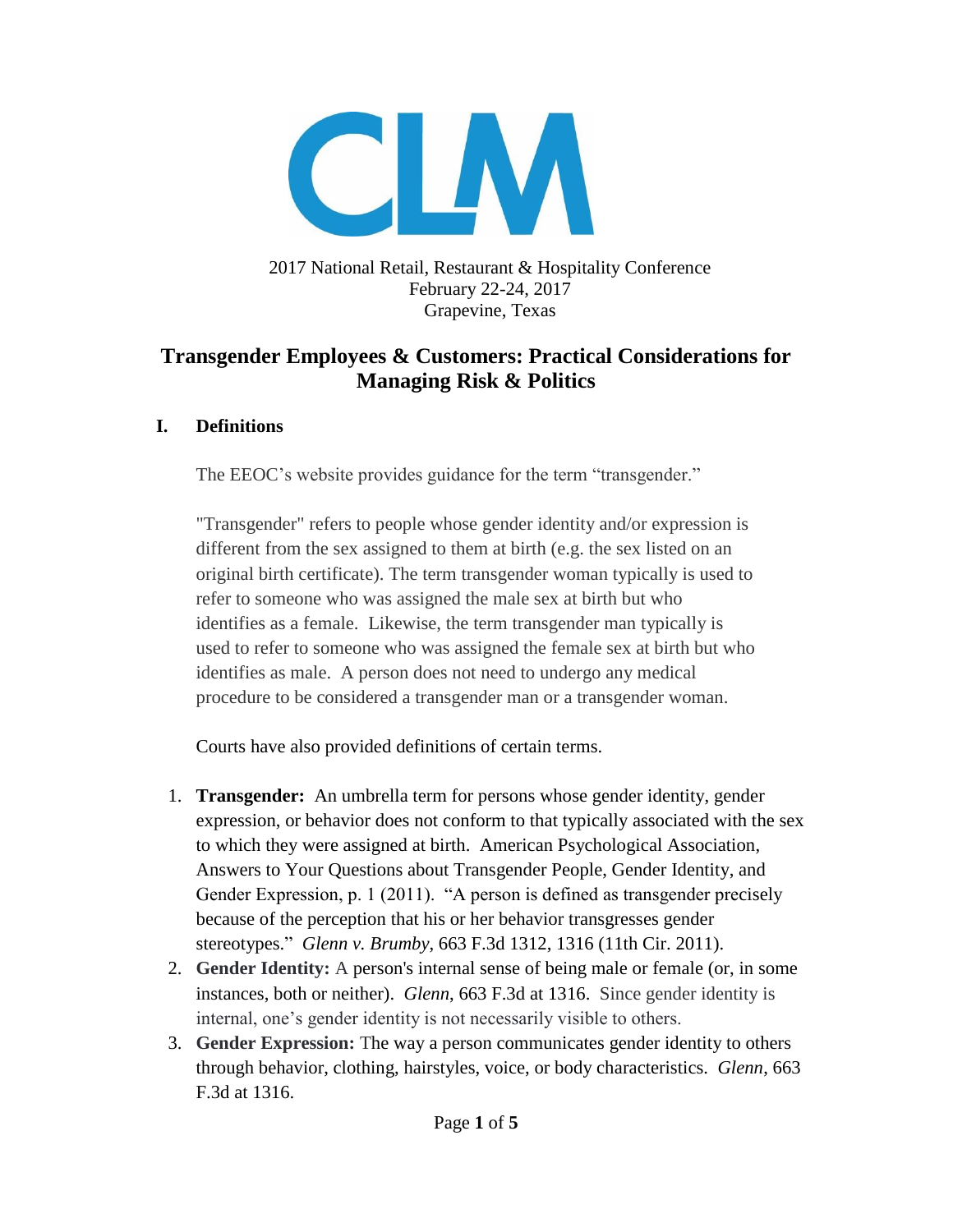- 4. **Transition:** The time when a person begins to living as the gender with which they identify rather than the gender they were assigned at birth, which often includes changing one's first name and dressing and grooming differently. Transitioning may or may not also include medical and legal aspects, including taking hormones, having surgery, or changing identity documents (e.g. driver's license, Social Security record) to reflect one's gender identity.
- 5. **LGBT**: Lesbian, gay, bi-sexual, transgender. All have different meanings.

## **II. Managing the Risk and the Claims**

The EEOC's position is that transgender status is a protected class. In *Macy v. Dep't of Justice*, EEOC Appeal No. 0120120821, 2012 WL 1435995 (Apr. 12, 2012), the EEOC concluded discrimination based on transgender status is sex discrimination in violation of Title VII.

Macy applied for a job while presenting as a male. He alleged the interview process went well and he was promised the job, as evidenced by the initiation of background investigations for the position. While awaiting the results of these investigations, Macy advised the potential employer that he was transitioning from male to female. Five days later she was informed that federal budget reductions had eliminated the potential position. She later learned that the position had not been eliminated, but that it was awarded to someone else. The potential employer stated the person ultimately hired was farthest along in the background investigation, Macy argued this was a pretext.

The focus of the appeal was whether transgender status was protected under Title VII. The EEOC stated "claims of discrimination based on transgender status, also referred to as claims of discrimination based on gender identity, are cognizable under Title VII's sex discrimination prohibition, and may therefore be processed under Part 1614 of EEOC's federal sector EEO complaints process." It relied, in part, upon an Eleventh Circuit decision concluding Title VII barred "not just discrimination because of biological sex, but also gender stereotyping-failing to act and appear according to expectations defined by gender." *Glenn v. Brumby*, 663 F.3d 1312, 1316 (11th Cir. 2011). Title VII's protections encompass transgender status "in part because the term "gender" encompasses not only a person's biological sex but also the cultural and social aspects associated with masculinity and femininity."

The Commission also addressed common questions raised about transgender status. It reiterated that discrimination against transgender status is discrimination based upon gender.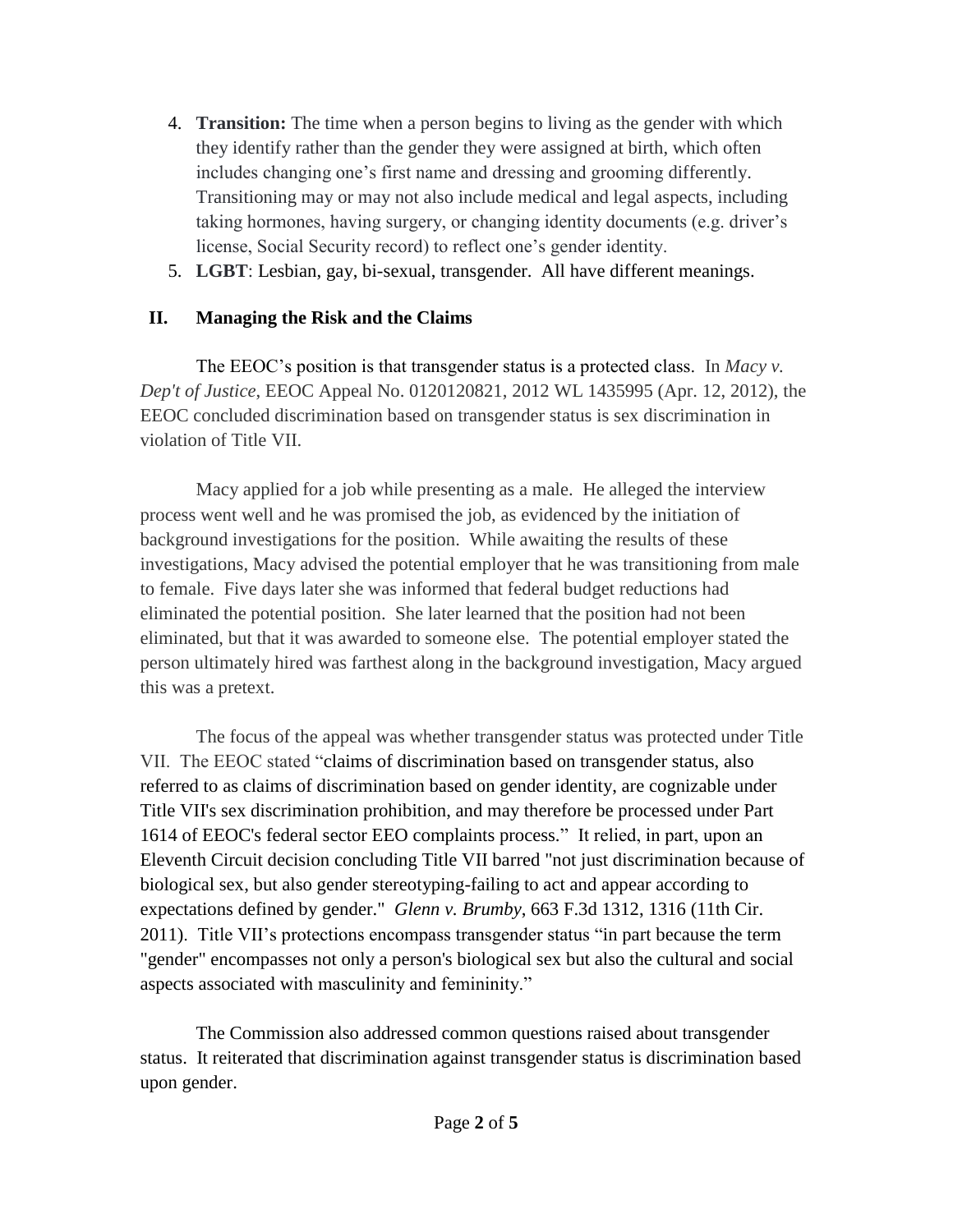This is true regardless of whether an employer discriminates against an employee because the individual has expressed his or her gender in a nonstereotypical fashion, because the employer is uncomfortable with the fact that the person has transitioned or is in the process of transitioning from one gender to another, or because the employer simply does not like that the person is identifying as a transgender person.

The analysis relied, in part, upon the logic of *Schroer v. Billington*, 577 F. Supp. 2d 293,306 (D.D.C. 2008) where the Library of Congress rescinded a job offer when the applicant transitioned from male to female.

Imagine that an employee is fired because she converts from Christianity to Judaism. Imagine too that her employer testifies that he harbors no bias toward either Christians or Jews but only 'converts.' That would be a clear case of discrimination 'because of religion.' No court would take seriously the notion that 'converts' are not covered by the statute. Discrimination "because of religion" easily encompasses discrimination because of a change of religion.

*Jameson v. U.S. Postal Service*, EEOC Appeal No. 0120130992, 2013 WL 2368729 (May 21, 2013) concerned a postal worker who apparently transitioned from male to female and alleged she was then subjected to a hostile work environment. The worker alleged that her supervisor repeatedly referred to her as "he." While not deciding the merits of the claim, the EEOC stated "supervisors and coworkers should use the name and pronoun of the gender that the employee identifies with in employee records and in communications with and about the employee. Intentional misuse of the employee's new name and pronoun may cause harm to the employee, and may constitute sex based discrimination and/or harassment."

*Complainant v. Dep't of Veterans Affairs*, EEOC Appeal No. 0120133123, 2014 WL 1653484 (Apr. 16, 2014) concerned a VA employee who was transitioning from female to male. He legally changed his name and then submitted a request to the VA information security officer to have this change recognized for computer access purposes. He alleged the agency's officer refused to implement the change.

Complainant explained that it was important to him to change his name in the VISTA system because many people accessed the system, including veteran clients and other employees, which resulted in many questions about "Cynthia" (his unchanged user name in the system). Complainant said this put him in the position of having to divulge the reason for his name change, which he felt was a breach of his privacy. When he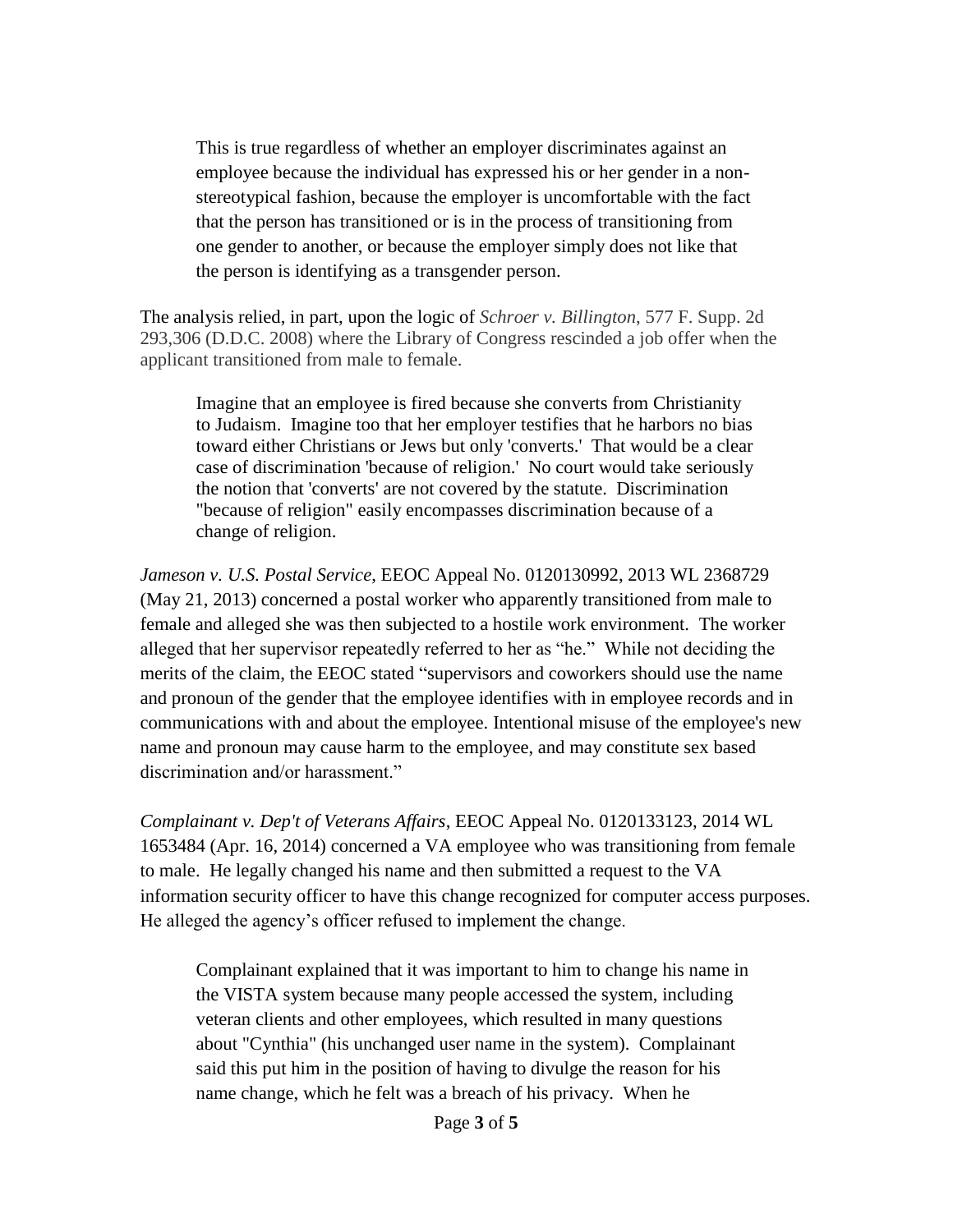discussed the matter with his immediate supervisor, he was given permission to switch his Shreveport cases with coworkers so he did not have to explain the name change. However, Complainant stated that as time went on without his name being changed in the system, switching cases began to have a negative impact on his workload and created a problem for him to meet his case quota under his performance standards. It is undisputed in the record that Complainant's name was not changed in the Shreveport VISTA system until a year after he first made the request to do so, and only after he had initiated EEO counseling on the matter.

The EEOC concluded a proper claim had at least been alleged and should be permitted to proceed.

The topic of bathrooms specifically arose in *Lusardi v. Dep't of the Army*, EEOC Appeal No. 0120133395, 2015 WL 1607756 (Mar. 27, 2015). A civilian working for the U.S. Army transitioned from male to female in 2010. She also legally changed her name and requested that her current name and sex be reflected in her personnel records. This request was honored.

Lusardi's supervisors then met with her. They discussed the transition process and how Lusardi "would explain her transition to colleagues and the estimated timeline for any medical procedures." They "also discussed which bathrooms Complainant would use when she began presenting as a woman." A plan was drafted indicating that Lusardi "would use a single-user restroom referred to as the 'executive restroom' or the 'single shot rest room' rather than the multi-user 'common women's restroom' until Complainant had undergone an undefined surgery."

There were competing facts alleged as to the motivation for the plan. Regardless, the manager who eventually adopted the plan stated:

I made the decision based on the fact that I have a significant number of women in my building who would probably be extremely uncomfortable having an individual, despite the fact that she is conducting herself as a female, is still basically a male, physically.

And that would cause as many problems if more problems [sic] than having the individuals use a private bathroom. I also thought that under the circumstances, a male restroom would be inappropriate. So, that was left [sic] to use the single use bathrooms.